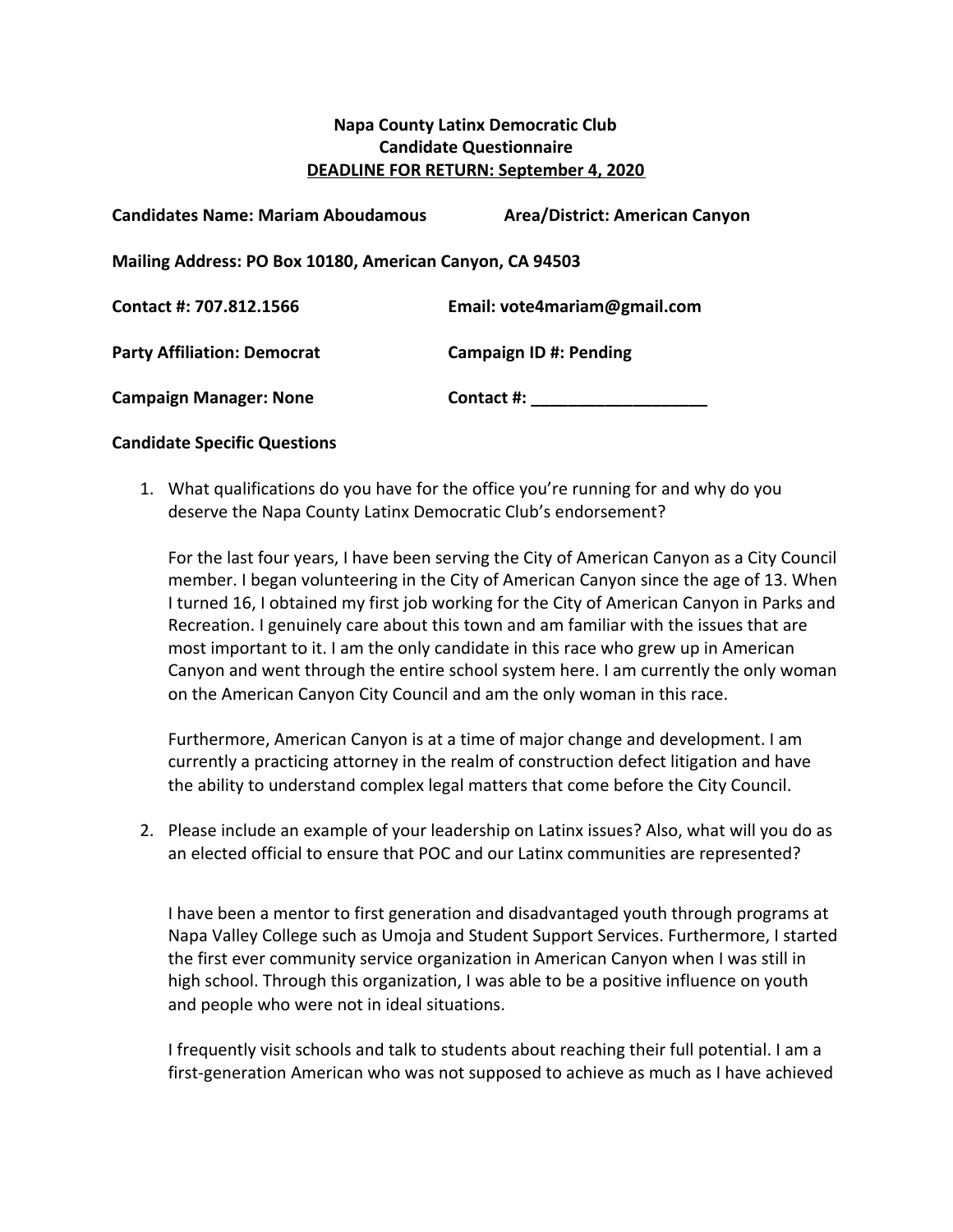to date. I do my best to lead by example and encourage students and youth to reach their full potential and plan to continue to do just that in the future.

3. What are your top three priorities, and how will you ensure that you accomplish those?

Traffic, housing, and economic development have always been my top three issues on the City Council and I believe that they go hand. These issues are major for our county and must be addressed regionally and collaboratively. A huge portion of our residents are commuting out of the county to work at jobs that help them afford living in our county. We have another large portion of commuters who are coming into Napa County to work at jobs that do not pay them enough to allow them to live in Napa County. What this does is clog our only thoroughfare in and out of town and pollutes our air. In essence, we need to identify housing solutions for people commuting into town and jobs for the people commuting out of town. These are some of things that I have been working on for the last three years and plan to continue working on if I get re-elected.

Regarding traffic, I was the only Council Member appointed to the subcommittee to negotiate the development agreement ("DA") for the Watson Ranch project. This DA had been in the works for at least 12 years before I was elected. Finally, we have been able to get it approved and it brings with it the much-anticipated Newell extension. Newell Drive actually begins in Vallejo as Flosden Road and is now intended to connect all the way to South Kelly Road to bring us a much-needed secondary north-south connection. There is so much more that I'm working on pertaining to traffic because, after all, it's the reason I initially ran for public office. I'm currently working on road connectivity, commuter incentive options, west side connector, Highway 29 improvements, bike and pedestrian connectivity, etc.

In American Canyon, we take every opportunity we come across to build affordable housing or assist families in obtaining housing. We owned two homes as rental properties and recently sold them to low-income families as affordable housing units. We currently have an ordinance that requires each new development to build affordable housing units or pay a fee in lieu of so that they City can build the housing. In 2017, we adopted a new accessory dwelling unit ordinance in order to make it easier for people to build additional unites on their existing property that can be rented out as affordable housing. We have recently opened the Valley View Housing project which is exclusively low-income and senior housing.

Housing has become such a burden in the Bay Area and the Napa Valley. So much more needs to be done. We frequently hear about first time home-buyer assistance programs but they are so unrealistic. It is nearly impossible for anyone to qualify for them in Napa County.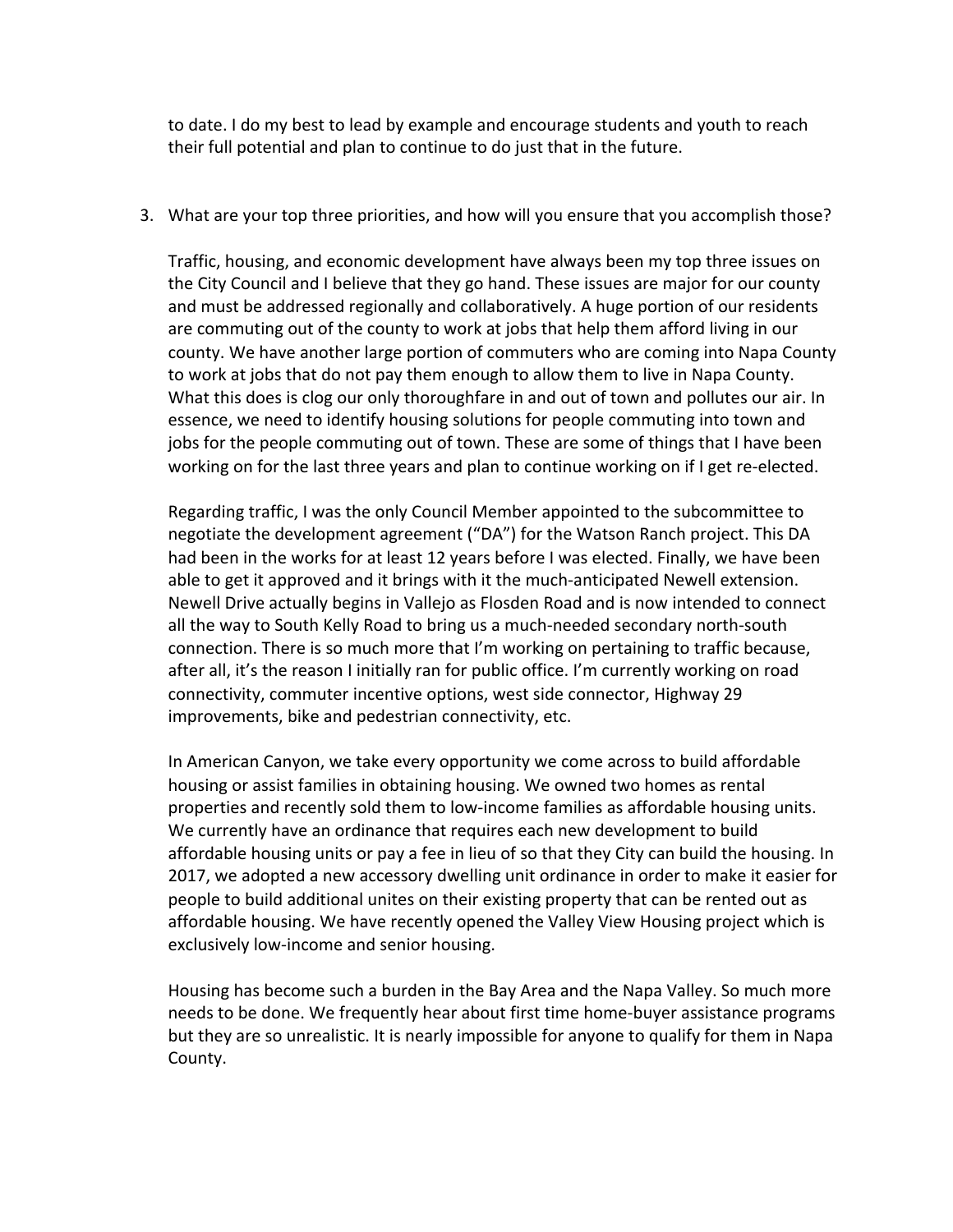Since the bulk of our residents are community out for employment options, it's essential for us to determine where our residents are going and bring similar jobs to American Canyon for them. I've learned that we need more jobs in the medical and tech industries. When I came back to American Canyon after college, I found that none of my friends were still living here. They were out chasing career opportunities elsewhere. We have some of the best schools in the country and it breaks my heart that we're losing such bright youth to other communities. I've been working on bringing a tech incubator to Napa County and am confident that it will happen soon. We also have our first ever medical building in the works.

However, during such unprecedented times, I would like to add public health as a major issue as well. We shouldn't need to wait for a public health emergency to focus on prevention. Things such as washing your hands regularly and staying outside of everyone else's personal bubble are things that we can be teaching our children in school. I would like to see the City incorporate other preventative health programs such as healthy cooking, exercise, and how to stop smoking in our regular programing.

## **Issues**

4. Latinx community members are often deemed essential workers, what will you do to mitigate the effects essential workers suffer during this pandemic, including your employees?

First and foremost, we must ensure that each and every one of our essential workers is equipped with the proper protective equipment necessary to keep them safe while they are keeping us safe. Second, I believe that paid time off for people who test positive or have been exposed are essential. The pandemic is more than enough for anyone to worry about. I don't believe it's fair for our essential workers to struggle financially because they have been exposed to COVID as a result of serving their community. Third, regular deep cleaning and sanitizing is essential. Although this virus has been very destructive, one can go a long way in avoiding it by consistently sanitizing and deep cleaning their surroundings.

5. How will you tackle the next upcoming natural and public health disaster and how will this plan actively engage the Latinx Community? What is your plan to ensure that disaster planning is culturally competent and provides language access?

Frankly, I don't have a plan for the next natural or public health disaster. We don't know what the next disaster will be and, because of this, we need to ensure that our basic infrastructure is in place for when the next big thing hits. For example, when the fires happened in 2017, I quickly learned that many undocumented members in our community were sleeping in their cars because they were afraid to be picked up by ICE if they went to the shelters. Furthermore, information about the fires was only being disseminated in English, which did not ease the fears of our immigrant communities. I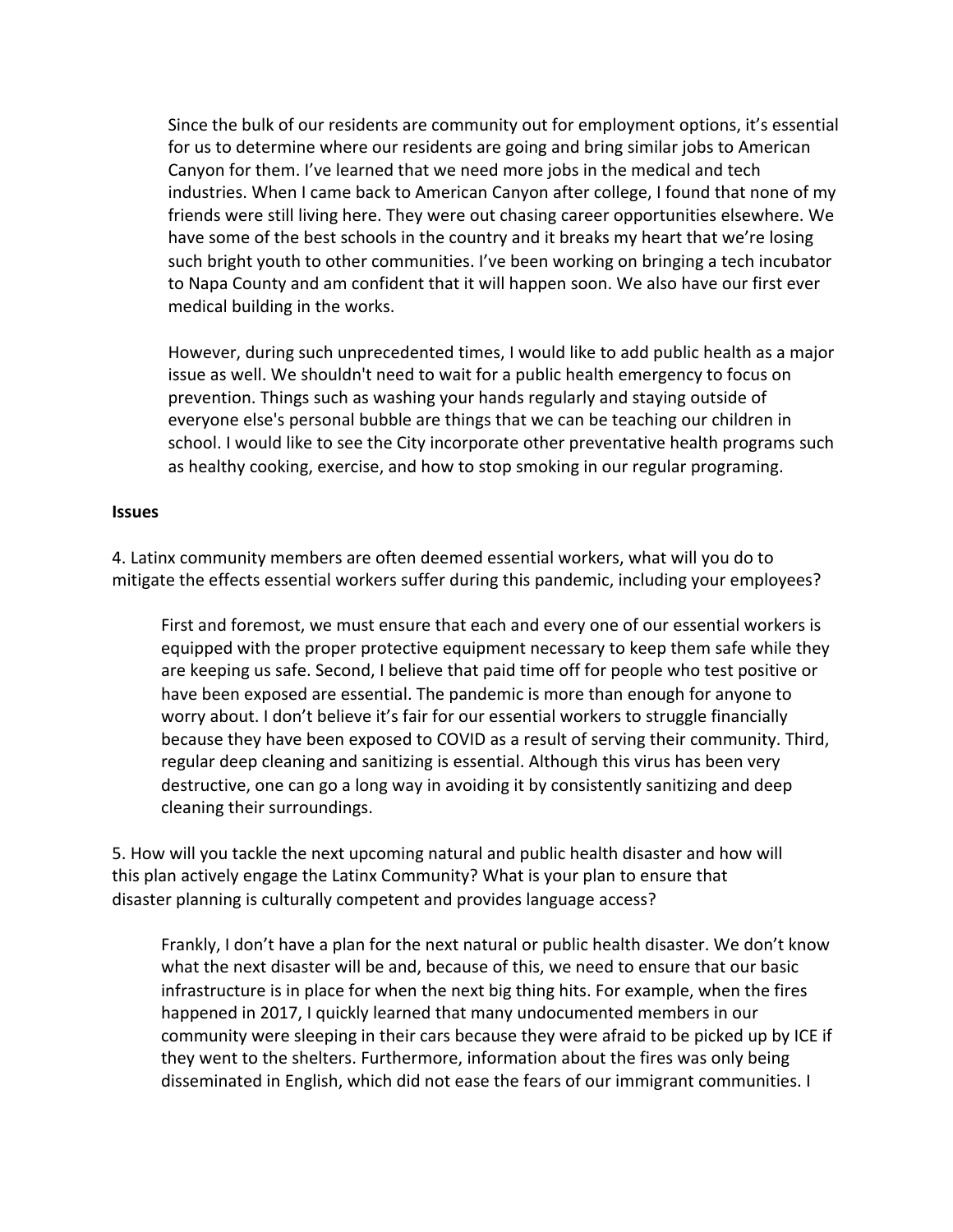immediately reached out to the Board of Supervisors and asked them to start doing updates in Spanish and advocated for sanctuary shelters.

More recently, during the PSPS, American Canyon lost power for over 4 days with very little advanced notice to prepare. I physically went to my City Manager and directed him to start posting hardcopy updates at City Hall, the Library, and other places that would be easily accessible to the public. The reason I asked him to do this is because we were sending nixle alerts and posting video updates on social media but not one had any cellular phone or internet service.

Both of these things are minor examples of learning as we face these disasters and the importance of keeping in mind the diversity of our region.

6. What is your stance on Black Lives Matter? How do you link this movement to the needs of the Latinx community?

Black Lives Matter is a movement focused on the importance of our minority communities as a whole. It began out of the frustrations caused by white police officers taking away the lives of young black men so easily as if they didn't matter. Some people respond with "All lives matter." Although that statement is absolutely true it is misguided. How can all lives matter if black lives are being taken for granted? Unfortunately, in today's society, it's not just black lives being taken for granted. It is all people of color. BLM represents all people of color and how our lives have been taken for granted for many generations.

7. What is your stance on re-appropriating police funding? What does this mean to you in your role and what policies will you pursue to address this call to action?

At this stage, I am not willing to re-appropriate police funding in the City of American Canyon. Yes, I can see that some police departments have gotten too big for their britches and must be defunded. However, I do not believe that is the case in American Canyon. I believe that our community has an excellent relationship with out law enforcement and we have a police chief who prioritizes cultural diversity and awareness. I believe that we are lucky to have this in American Canyon.

8. Families of all ranges continue leaving our community because it is too expensive for them to live here. Many families are doing long commutes in order to work here, therefore increasing their carbon footprint, missing on important family time, and much more. What is your commitment and plan to increase workforce housing so families that work here are able to live here? And what will you do to help keep families that are living here to remain here (e.g. increase the quality of life, health and wellness, youth and children activities, etc.…)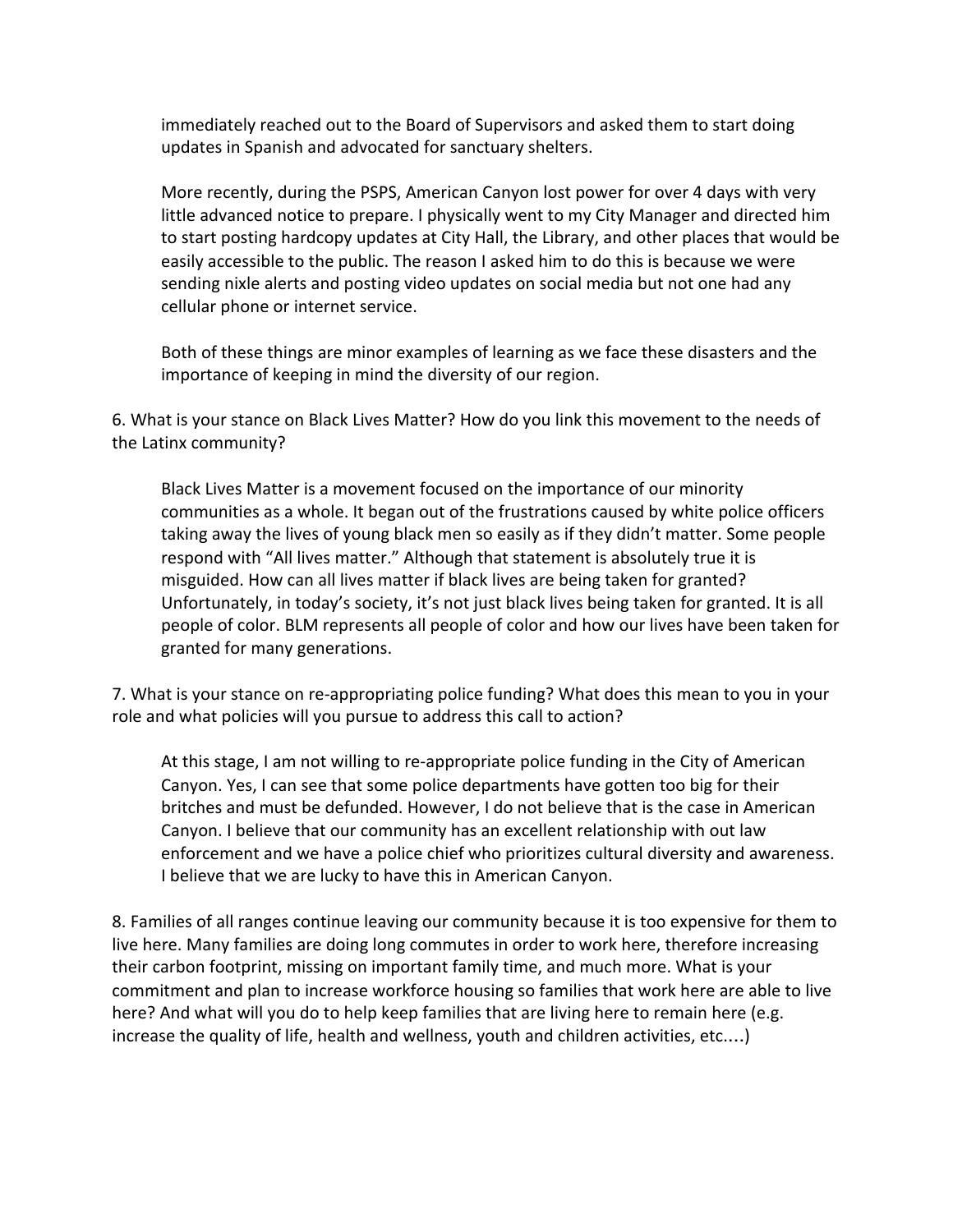My top three priorities as a Council Member focus on just this. In addition to everything that I have already laid out in question 3, we provide grant opportunities for low income families to be able to make improvements to their homes.

Furthermore, I constantly advocate for our youth and providing scholarships for youth programing. I do not want any child to miss out on our programming because of a lack of funds. I believe that sports teams and other activities are essential to a child's physical and mental wellness.

9. Do you believe it is the role of elected officials to take policy steps to assure adequate affordable housing? Yes  $X$  No

9a. Specifically, what suggestions do you have to make housing more affordable? And would you support requiring new developments to set aside a certain percentage of affordable housing?

We need to continue to build more housing so that our supply meets our demand. We also need to change the way that we think about development and prioritize higher density housing in urban cores. In American Canyon, we already require that 10% of all new housing developments to be affordable housing. For non-residential developments, developers are required to pay a fee in lieu of to our affordable housing fund in order for the City to be able to build the affordable housing at a later date.

10. According to a report from July 28<sup>th</sup>, 2020, homelessness has continued to increase for the last several years in Napa County. In 2016, 317 people were reported to be homeless. In 2020, it reported 464 people. What can you do in the role you're running for to address this important and growing issue?

We need to work together with regional partners in order to combat homelessness. It's important, not only to be able to provide housing and employment opportunities for our homeless populations, but to actually understand how they became homeless in the first place. If it's due to the lack of employment, then programs that assist with job placement and employability. If it's a dependency issue, then programs that assist with rehabilitation and independence. San Francisco has many more homelessness resources than we do in Napa County, yet the homeless population there is huge. I believe that's because San Francisco leadership is not necessarily addressing the root of the issues and is merely throwing money at a problem (by way of housing and food) to make it go away.

11. In the role you're running for, what can you do to help ensure that transportation meets the needs of youth, working people, families, and seniors?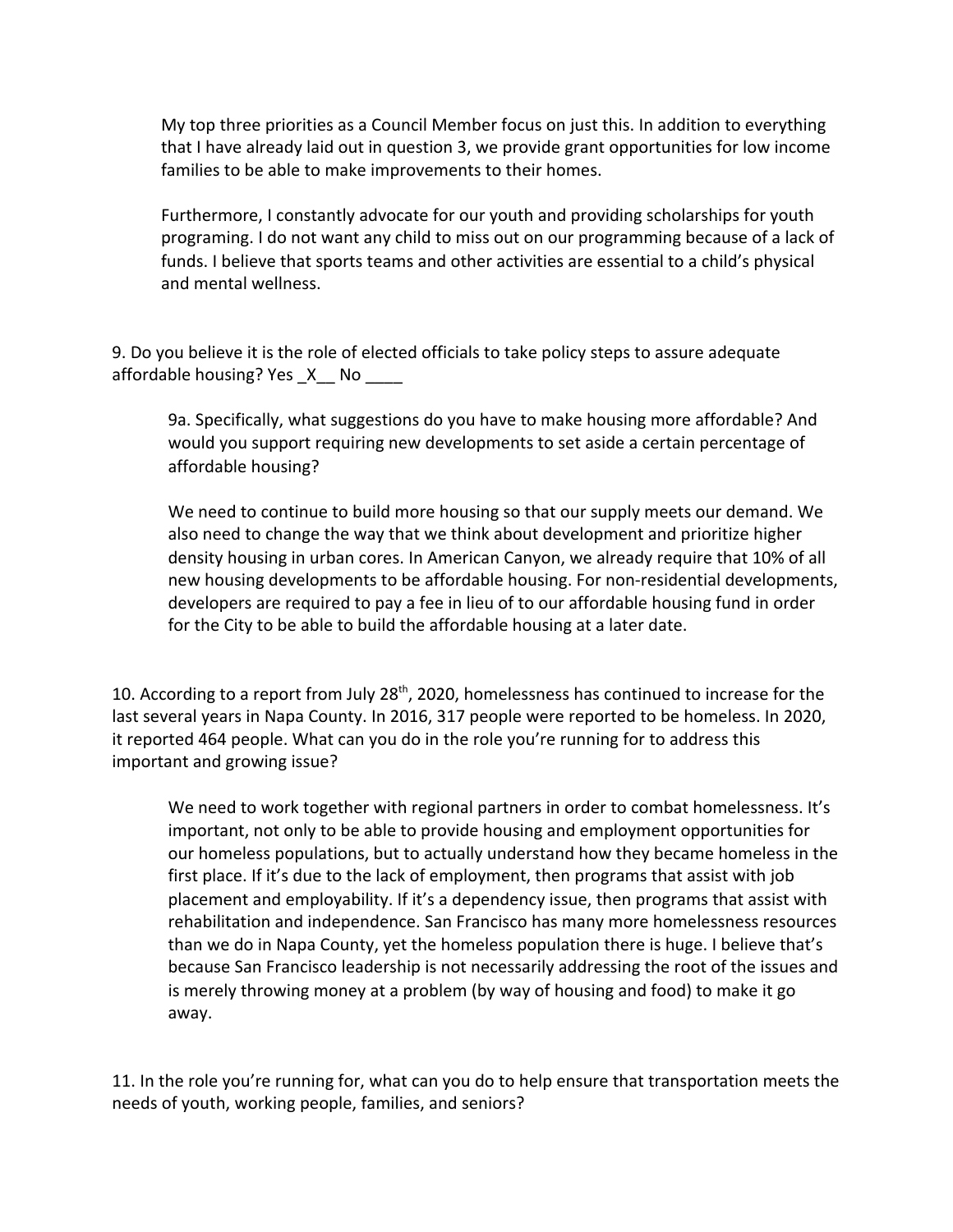First, we need to drastically improve our public transportation systems. Currently, our bus system is inadequate and it's basically all that we have in Napa County in terms of public transportation. We need more efficient routes and higher frequency. Bus stops should be located in easy to get to, dense neighborhoods.

Second, we need to work with our large employers to provide incentives for employees to commute using public transportation. I have already begun this dialogue with larger employers up valley in an effort to better understand the needs of our community.

Third, we need to provide safer routes for cyclists and pedestrians. Currently, Highway 29 is a nightmare to ride your bike on and it's the only road going north to south. In American Canyon, we have adopted a bike plan, which includes much safer paths for our cyclists and pedestrians.

Fourth, we need to develop higher densities in urban cores in order to make necessities more accessible.

12. What action steps will you take to diversify the local workforce in your city or town? Additionally, what hiring processes will you pursue to increase the diversity of your City/Town's staff, and boards and commissions?

In American Canyon, that's simple. We have a very diverse community and a very diverse employee pool. The problem is bringing in higher paying jobs and implementing a local hire policy.

12a. Do you support a policy where aspiring citizens can serve on boards and commissions? X Yes No

13. Racial Gaps In Maternal Mortality Persist. Black mothers die at a rate that's 3.3 times greater than whites, and Native American or Alaskan Native women die at a rate 2.5 times greater than whites, according to a report from the Centers for Disease Control and Prevention. Would you work to decrease maternal mortality among women of color, protect reproductive rights and a women's right to choose? \_\_X\_\_\_Yes \_\_\_\_\_\_No

14. What is at least one specific thing you can do as an elected official to address the needs of LGBTQIA+ people?

Organize a training through the LGBTQ center in Napa for Council and staff members in order to gain a better understanding of unique challenges to each group and how we can make support more tangible. I have attended trainings of this sort through the California League of Cities and learned so much. I believe that knowledge is power and